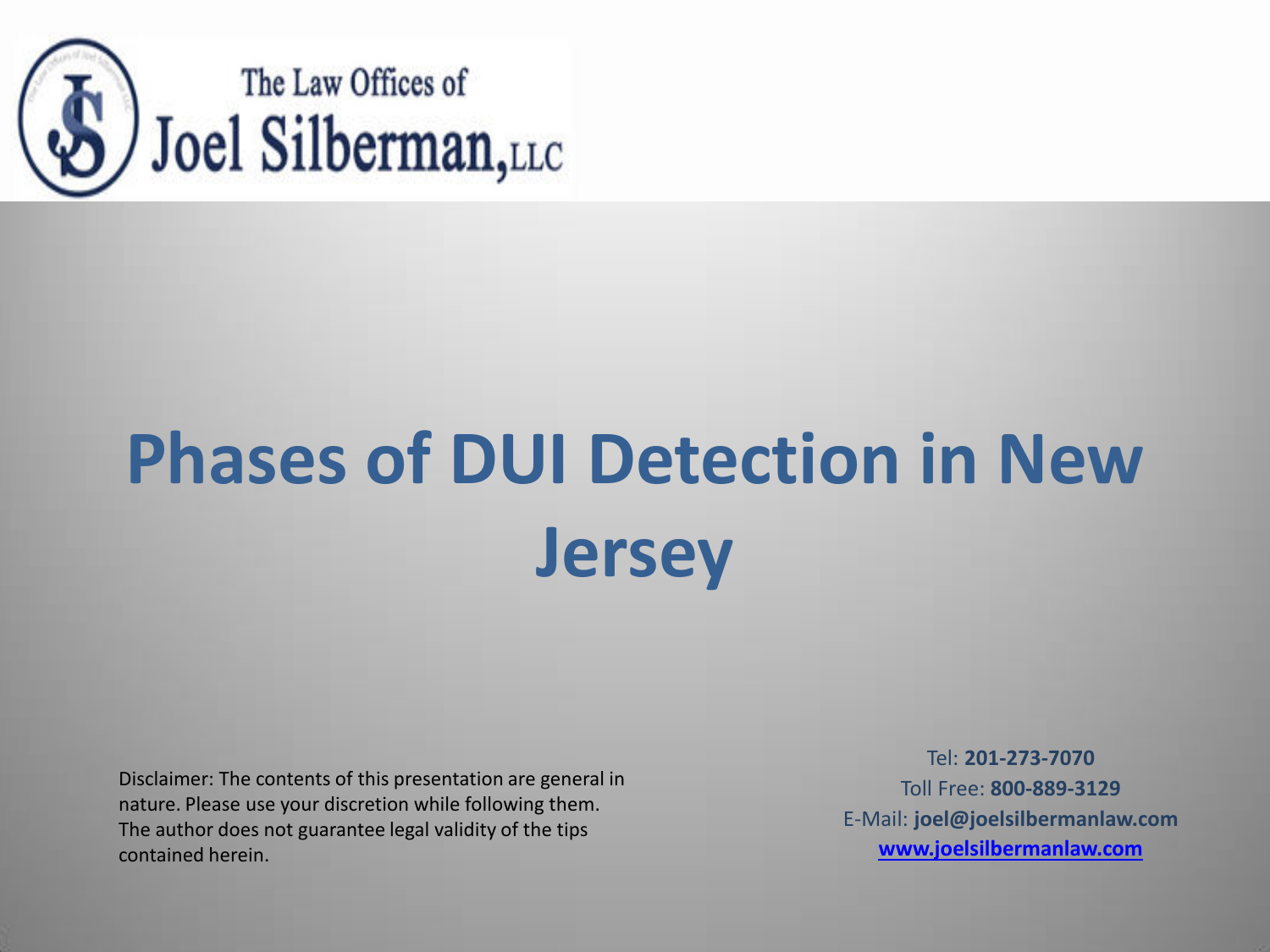

Driving under the influence (DUI) is a crime of driving a motor vehicle while impaired by alcohol or drugs. If you are arrested for DUI, then hiring a criminal defense attorney in New Jersey will help.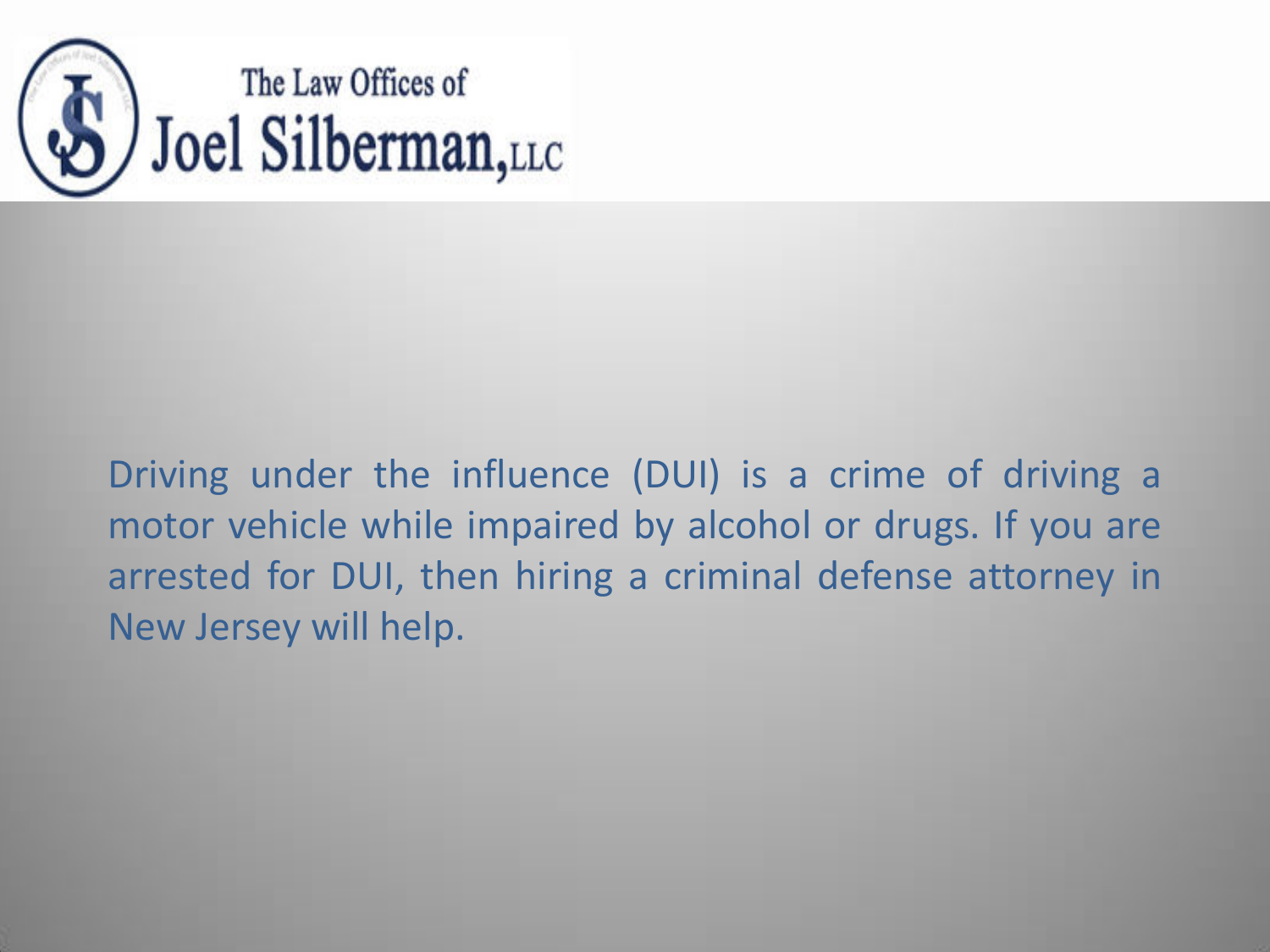

## **Phases in DUI Investigation**

- In DUI investigations, police officers follow guidelines during the process.
- There are three phases in the DUI investigation.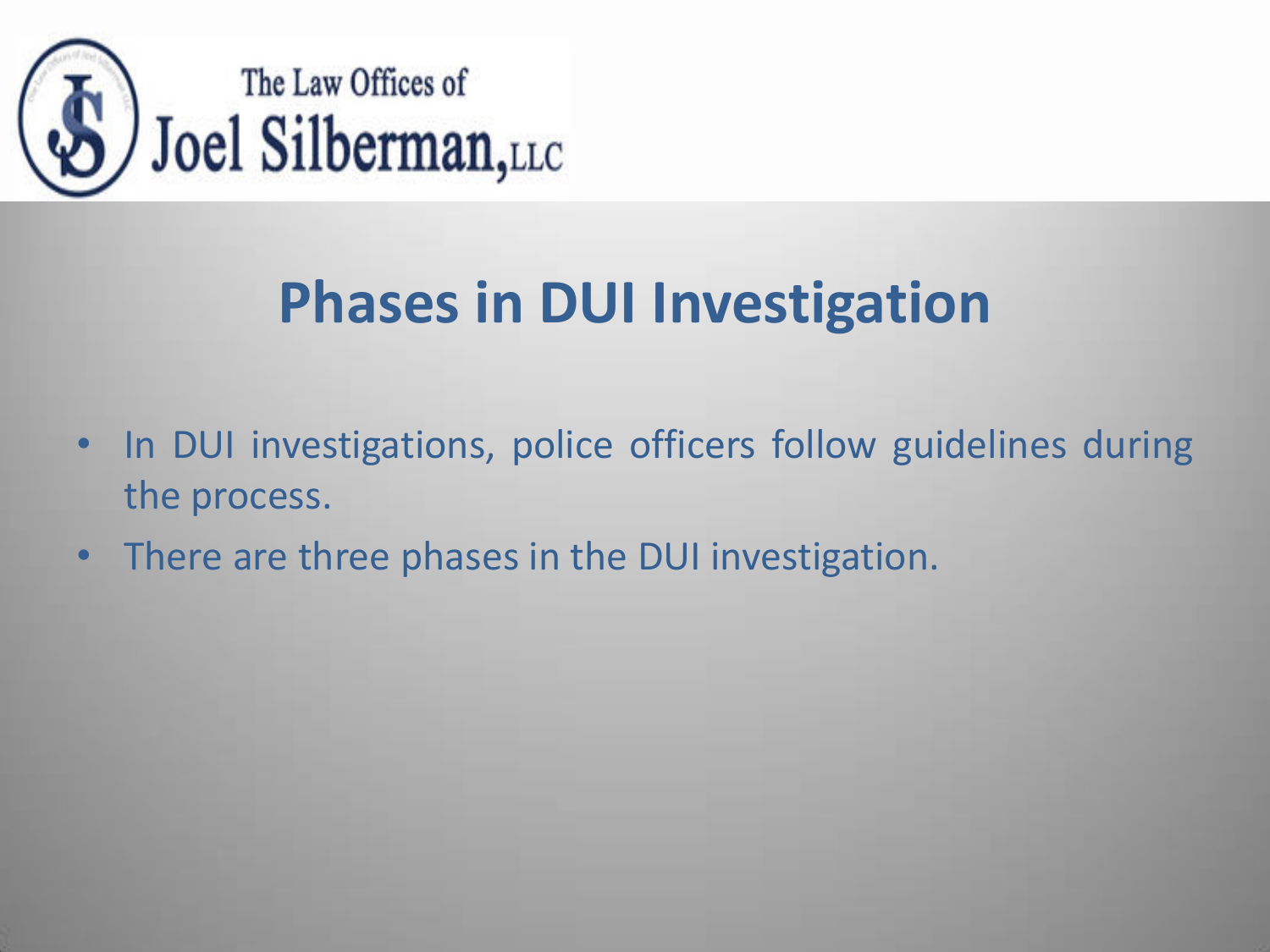

#### **Three Phases of DUI Detection**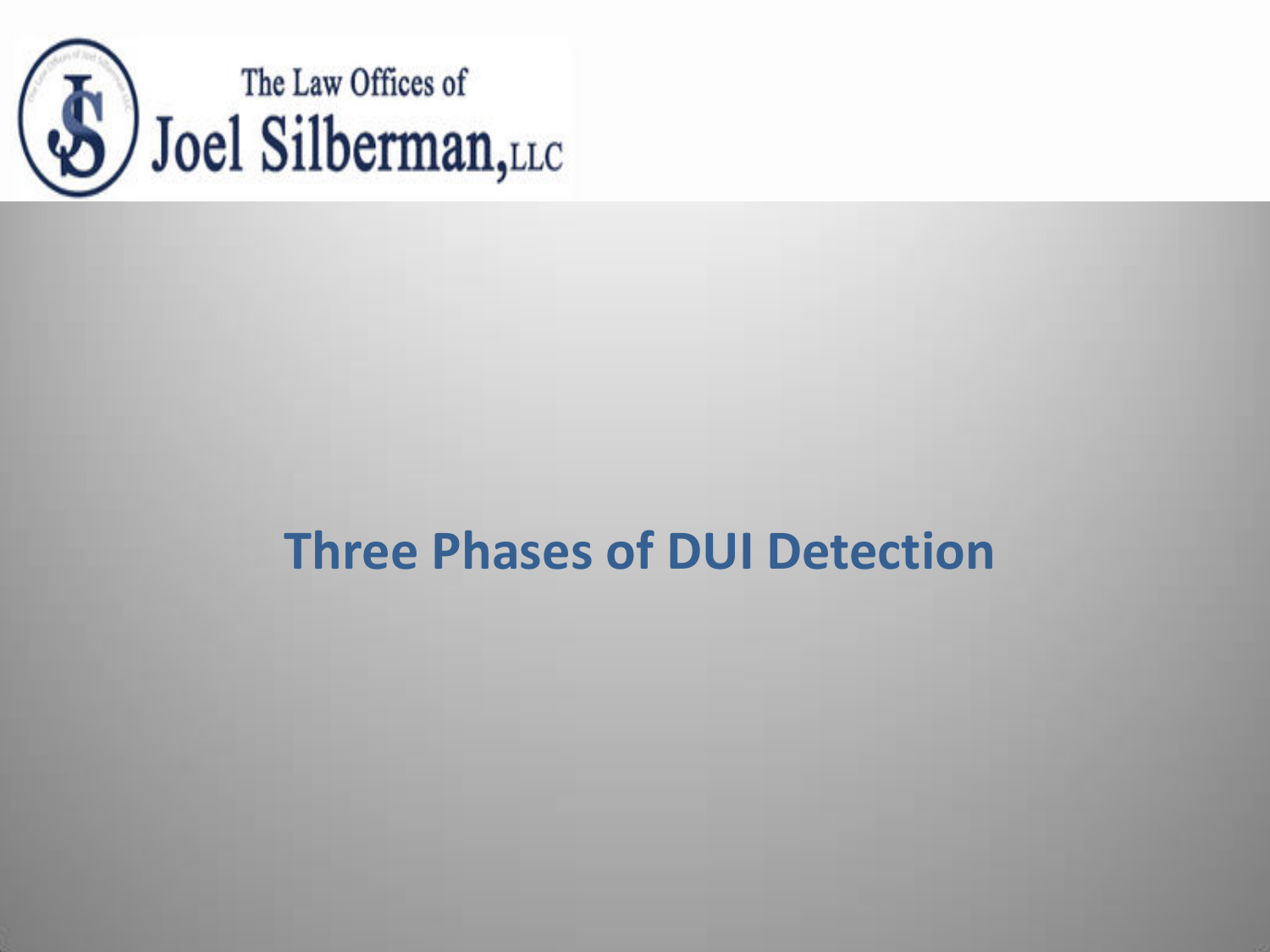

#### **Phase 1: Vehicle in Motion**

- The officer decides whether to stop the vehicle by observing the manner in which the vehicle is driven.
- If the officer stops the vehicle without probable cause, then it is a violation of the United States Constitution.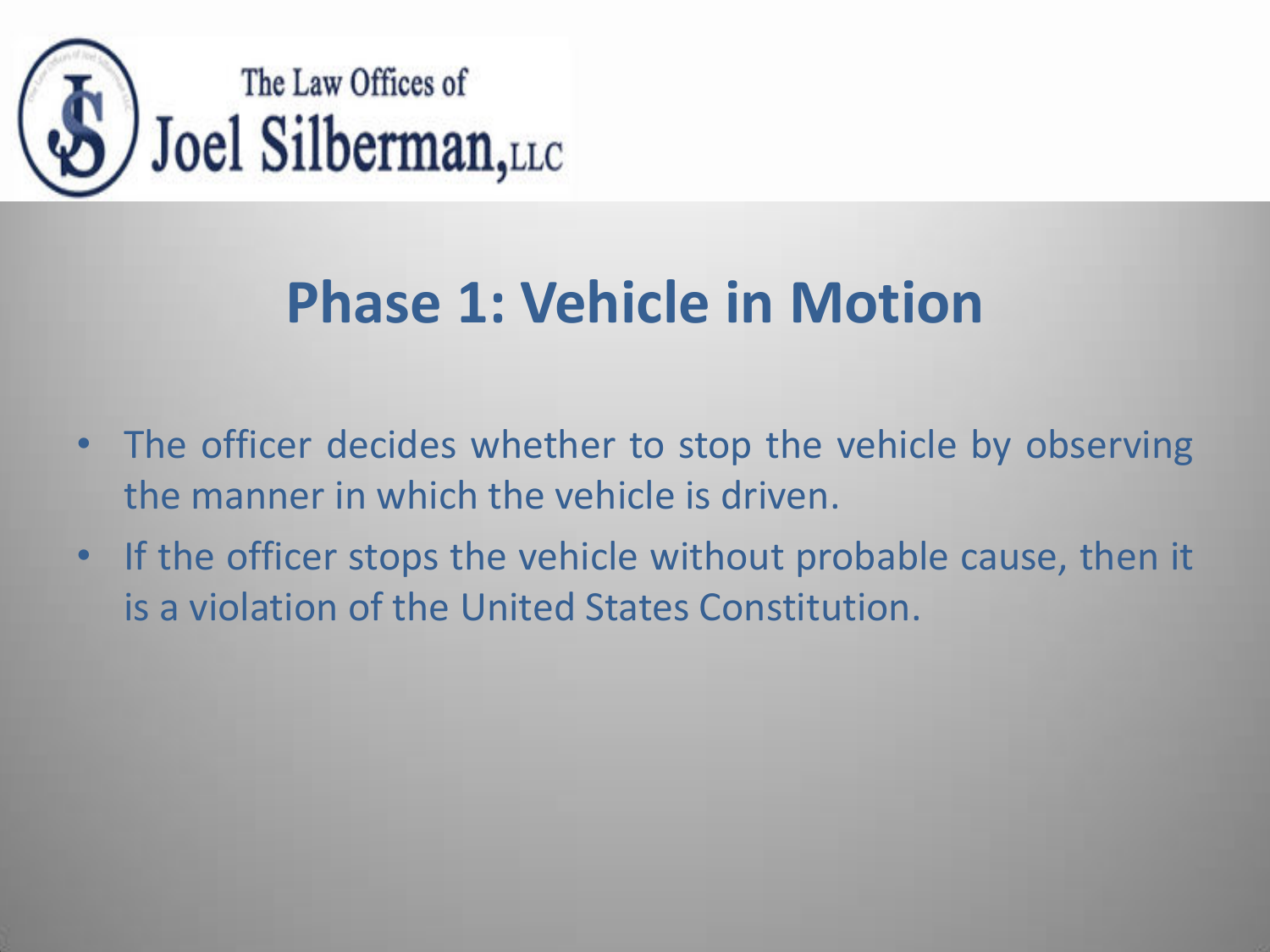

### **Phase 2: Personal Contact**

- Officer makes face-to-face contact with driver.
- Observes appearance, behavior, coordination and verbal interaction.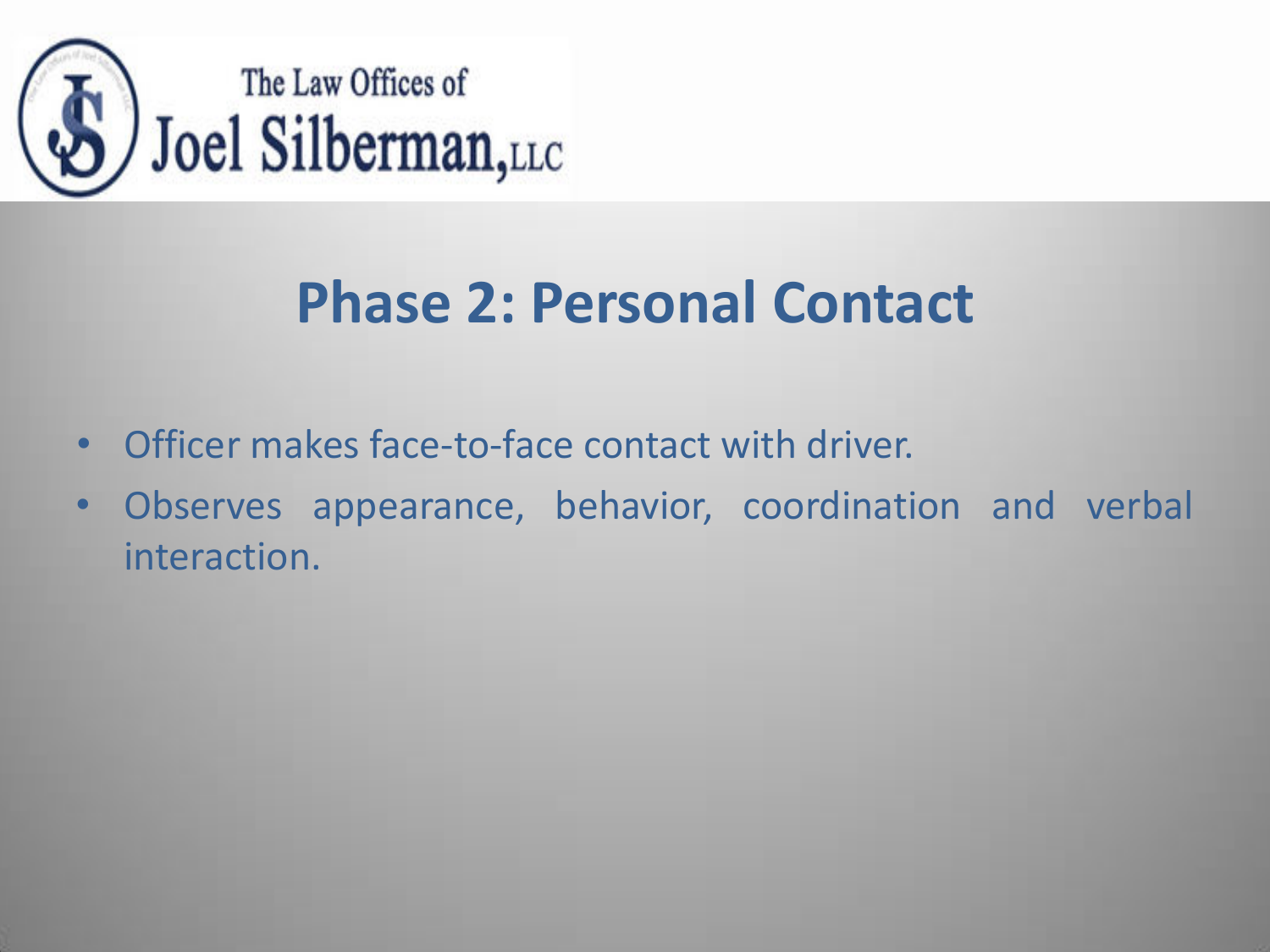

### **Phase 3: Test**

- Officer tests the driver's blood alcohol level.
- The driver has a right to refuse the test, but may be penalized.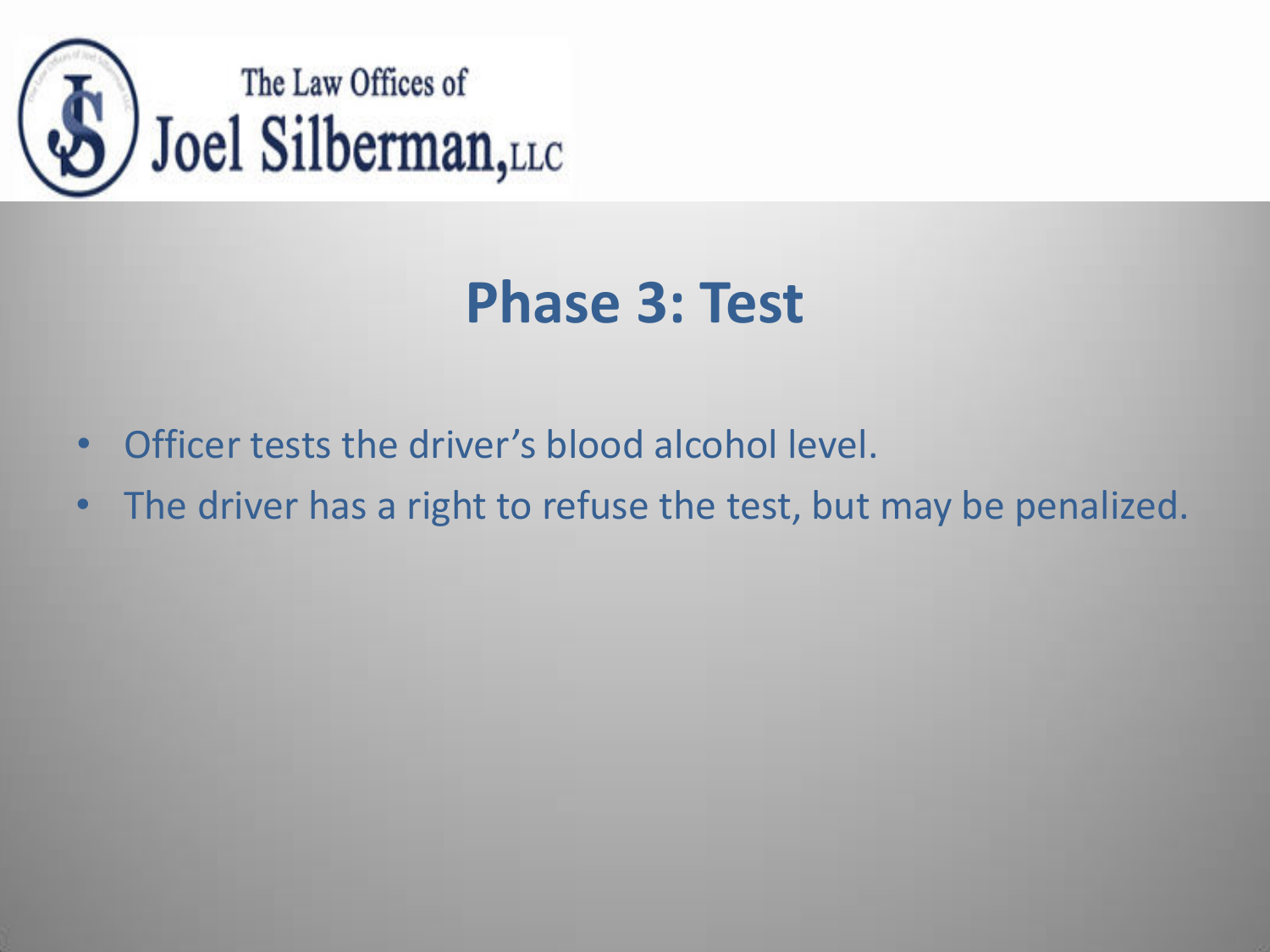

## **DUI Defense Attorney, Jersey City**

- When you are facing criminal charges, then you need to hire a [criminal defense attorney](http://www.joelsilbermanlaw.com/our-practice/criminal-defense-attorney-new-jersey/) in **New Jersey** to fight for you.
- Attorney Joel Silberman, a [DUI defense attorney](http://www.joelsilbermanlaw.com/our-practice/dui-dwi-defense-attorney-jersey-city/) in **Jersey City**  represents individuals that are facing federal, state and municipal charges.